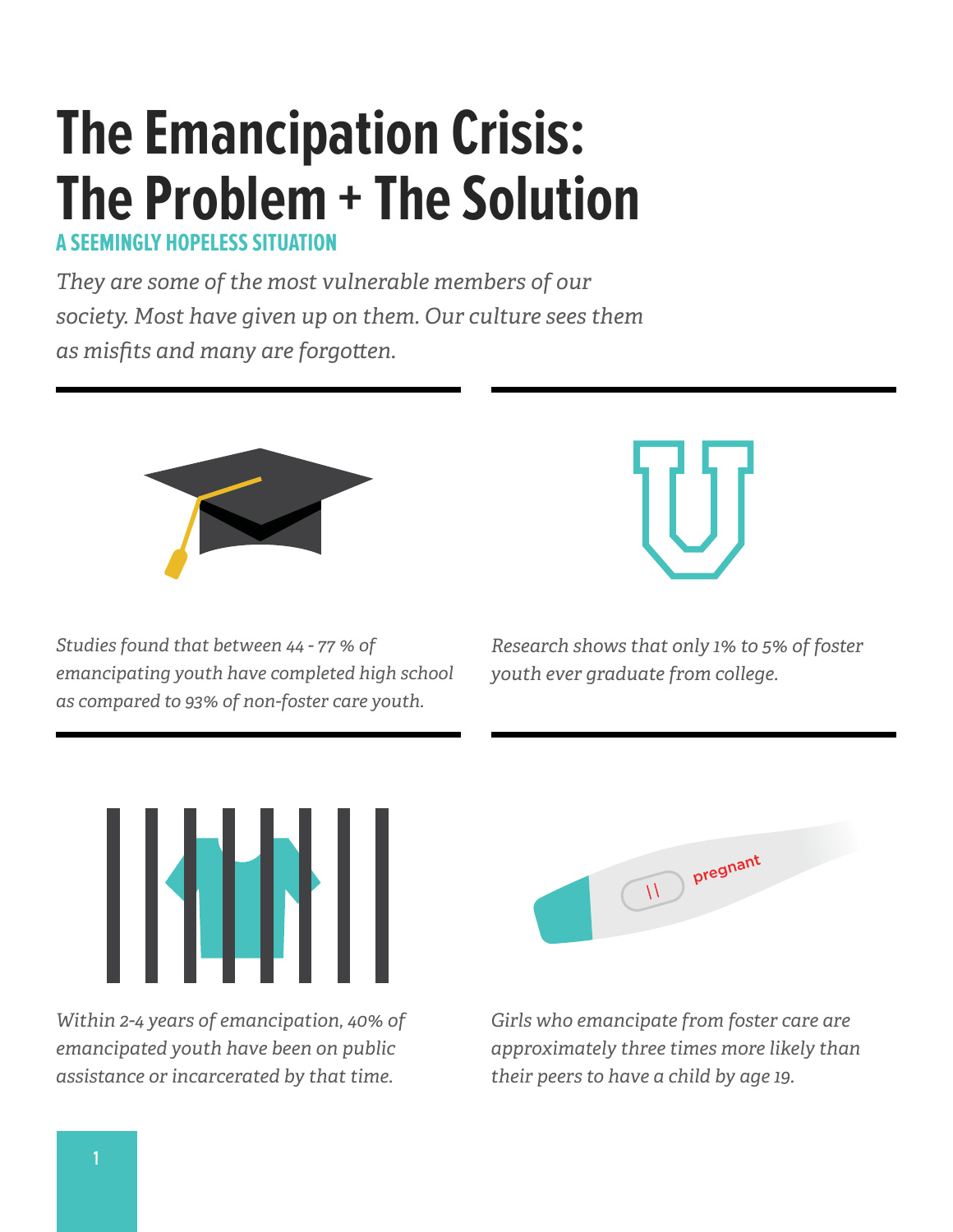Unlikely to be adopted at their age these young adults age out of foster care at 18, abruptly losing a home and support network. They have seldom had solid relationships on which to model adult interactions, and studies indicate that without a traditional family to serve as a social safety net, foster children often have a difficult time adjusting to adult life.

This current state of affairs is a recipe for a host of undesirable outcomes, including the perpetuation of the same negative familial paterns that first led to the teens being placed in the foster system. These teens are in desperate need of the support and guidance necessary to function as healthy adults.

## **A CHOSEN TRIBE**

If you look throughout the Bible, these are exactly the kind of people God ofen chooses to do remarkable things for his Kingdom. The displaced, forgotten, struggling, and youthful are often the very ones empowered with supernatural gifs and abilities to succeed in the Kingdom Economy.

When it came to children specifically, Jesus himself had strong words: "Beware that you don't look down on any of these little ones. For I tell you that in heaven their angels are always in the presence of my heavenly Father." (Matt 18:10 NLT)

God has always had a special care for both children and societal outcasts, but humanity has not always shared that love. Recently in several states an assembly bill extending social services from 18 to 21 for youth aging out of foster care has been passed. We asked some of the youth we serve if they could pass any piece of legislation what would it be. Some of the answers were:

- Hope for all foster youth
- To grow up surrounded by people who really love them
- For someone to believe in them
- Healing from the lasting sting of abuse

Our government can only do so much. A greater movement must rise up and activate to help heal matters of the heart among a neglected generation.



#### **A CHURCH IN ACTION**

We are praying this resource helps mobilize The Church to stand in the gap, fill the holes, and revive the hearts of foster youth in their community. Teen Leadership Foundation has had a mandate for several years to improve the lives of at-risk teens through equipping the Church to reach teenagers in foster care. It is time to stand united and partner together to change the course of lives with some our nation's most vulnerable youth experiencing abuse and neglect.

# **WHEN A PROTECTIVE GOVERNMENT MEETS A PROACTIVE CHURCH**

The government defines child protection as keeping children safe from child abuse and neglect. This is the foundation on which Child Protective Services (CPS) was established. CPS response begins with the assessment of reports of child abuse and neglect. If CPS determines the child is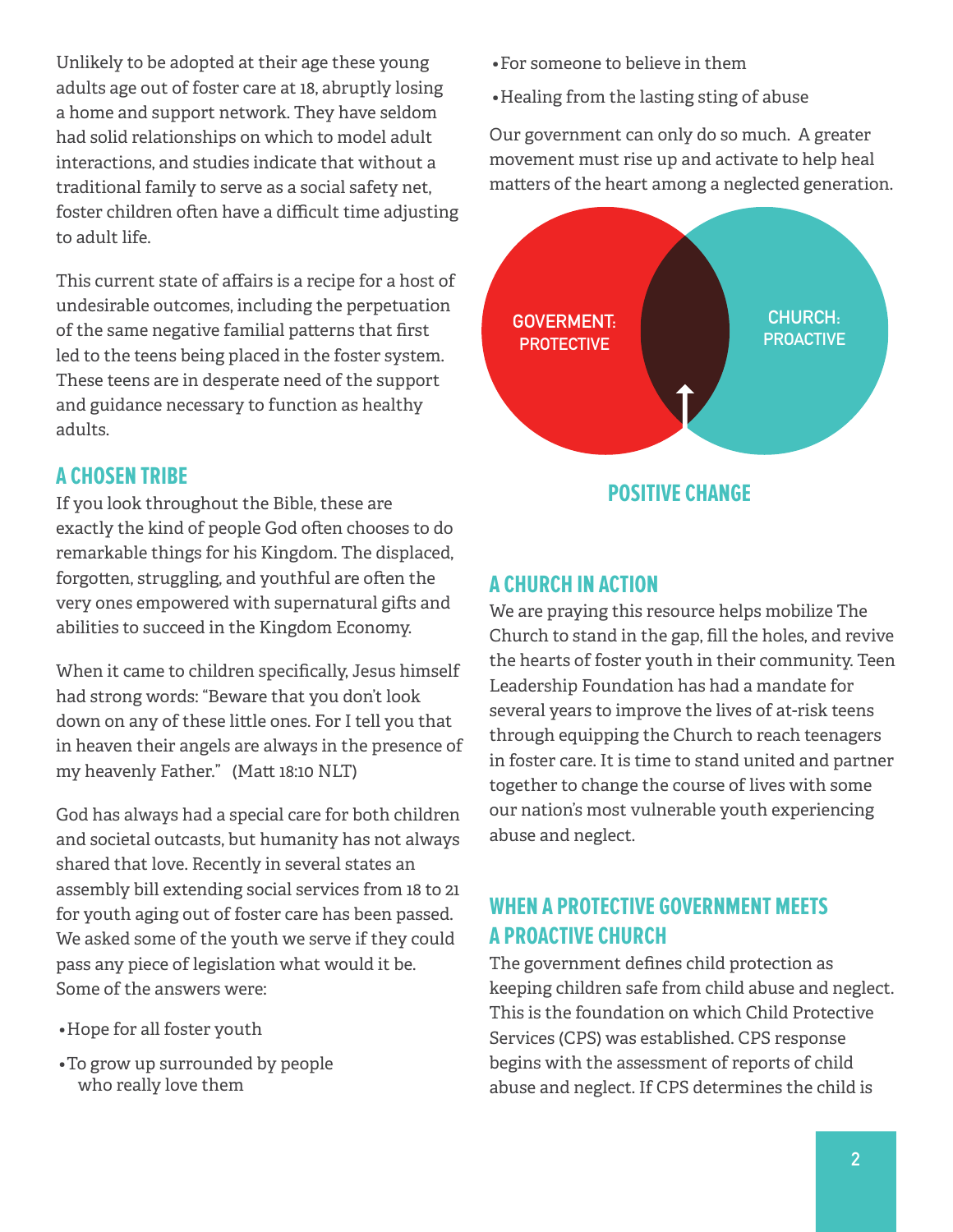at risk of abuse and neglect or has been abused or neglected, it ensures the child and his/her family receive services and supports from the Public Child Protection Agency. CPS can ofentimes provide a wide range of services to abused and neglected children from birth to age 18.

#### **Services include, but are not limited to:**

- Information and referrals
- Residential placement
- Foster care services
- Protective SCOH

(Services to Children in Own Homes)

• Kinship services

- Intake and evaluation
- Emergency services
- Therapist services

While the government keeps foster teens from harm or neglect, it's the power of the Church that has the remarkable opportunity to step in and lead them towards positive change. You have heard and now read about teenagers aging out of foster care and the negative outcomes: homelessness, human trafficking, gang affiliation, drug and alcohol abuse, and incarceration, to name a few. We have seen, now more than ever, that local and state CPS agencies are welcoming the faith community to work alongside them and take a proactive step in helping prevent these results through mentorship programs, community wrap around programs, life skill camps, and more. Your state or local agency may already a Faith Based Initiative department set up for you to contact. They are developed to eliminate funding barriers and connect the church body with current local needs that can bring hope and change to hurting youth. Your development and maintaining relationships plays a critical role in making the departments initiatives vital and successful.

As the Church, we know what it takes to raise

healthy and protected children in a Christ-centered home. It may seem like we're barely able to manage our own families at times. But caring for the modern-day orphan in our community doesn't mean being perfect; it means being present. It's time to rise up to fulfill a Biblical mandate to expand that knowledge and turn it into action, beyond our own families and into our neighborhood.

Positive change for this growing national crisis can occur when congregations and their communities learn to work skillfully together on a local level, helping youth enter the adult world safe, spiritually healthy, and thriving.

Through collaboration we can effect large-scale changes by motivating and unifying the body of Christ to live out God's mandate. God has made it clear throughout His word that we are to "defend the cause of the poor and the fatherless!" (Psalm 82:3 NET)

#### **NEAR TO THE FATHERLESS. NEAR TO THE FATHER.**

By defending and advocating for youth in foster care in our community we will receive the blessing of beter understanding God through them. When the Church embraces the cause of the orphan and takes action to address the extremity of the fatherless, the body of believers gains a fresh perspective on what it truly means to be the Church; we are acting as the hands and feet of Christ and doing the work that has been assigned to it by God.

Change can happen. Those abandoned by society can beat the odds and lead nations. Church and State can work together. Communities can be restored.

It all starts with one brave step forward.